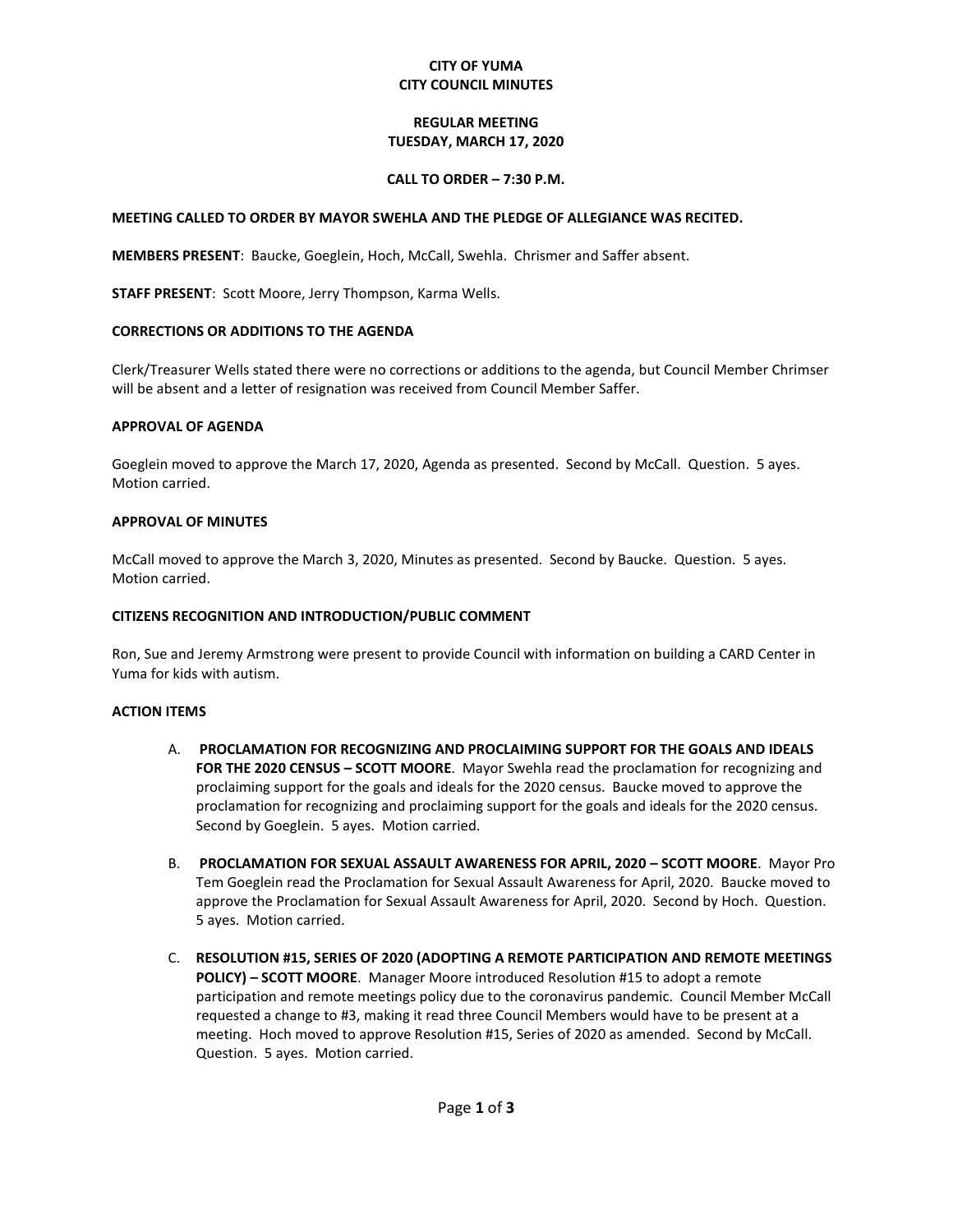- D. **ORDER DECLARING A LOCAL EMERGENCY IN AND FOR THE CITY OF YUMA, COLORADO – SCOTT MOORE**. Manager Moore stated this is due to COVID-19 and we are declaring an emergency now, before the emergency so that we don't have to have a meeting during the emergency for the declaration. Manager Moore will notify Council of issues. Hoch moved to approve the order declaring a local emergency in and for the City of Yuma, Colorado. Second by Goeglein. Question. 5 ayes. Motion carried.
- E. **RESOLUTION #16, SERIES OF 2020 (DESIGNATING THE PUBLIC PLACES AND POSTING OF NOTICE OF REGULAR AND SPECIAL MEETINGS OF LOCAL PUBLIC BODIES OF THE CITY OF YUMA) – KARMA WELLS**. Clerk/Treasurer Wells stated this would change our posting place to only on the website due to COVID-19 in case we can't come into City Hall to post the notices on the window. Goeglein moved to approve Resolution #16, Series of 2020. Second by McCall. Question. 5 ayes. Motion carried.
- F. **COUNCIL CONSIDERATION TO WAIVE CREDIT CARD FEES FROM 3/18/20 TO 4/21/20 – KARMA WELLS**. Clerk/Treasurer Wells asked if Council would like to consider having the City pay the fees associated with using a credit/debit card to pay utility bills for a period of time to make it easier for people to pay without having to come into the office. McCall moved to waive the credit cards fees from 3/18/20 to 4/21/20. Second by Goeglein. Question. 5 ayes. Motion carried.
- G. **CANCEL THE APRIL 7, 2020 COUNCIL MEETING – KARMA WELLS**. Clerk/Treasurer Wells stated the next meeting date is election day, so the meeting would either need to be moved or canceled. Hoch moved to cancel the next Council meeting. Second by McCall. Question. 5 ayes. Motion carried.
- H. **APPROVAL OF BILLS – KARMA WELLS**. Clerk/Treasurer Wells provided Council with an additional list of bills. Hoch moved to pay the bills. Second by Goeglein. Question. 5 ayes. Motion carried.
- I. **PURCHASES IN EXCESS OF \$5,000 – SCOTT MOORE**. Manager Moore requested approval of trenching and shoring equipment for the electric, water and wastewater departments. There were two bids received. The bids were \$18,945 and \$23,025. This item was budgeted. Goeglein moved to approve the purchase of the trenching and shoring equipment from Ultra Shore for \$18,945. Second by McCall. Question. 5 ayes. Motion carried.

Manager Moore also requested approval to purchase the fireworks for \$9,500 for the 2020 fireworks. This is the same amount as last year. McCall moved to approve the fireworks purchase for \$9,500. Second by Hoch. Question. 5 ayes. Motion carried.

Manager Moore stated he received a request from Baby Bear Hugs for a donation of \$100. Council's consensus was to make the \$100 donation for Baby Bear Hugs.

## **ADDITIONAL BUSINESS**

None.

## **REPORTS**

# **CITY MANAGER, SCOTT MOORE**

Manager Moore stated we are broadcasting the meeting on the website. We are doing this to prepare for the COVID-19 pandemic. We are prepared for City Hall staff to work from home to keep City Hall functioning. We are following the Northeast Colorado Health Department's recommendations. We are also monitoring the CDC. Discussion was held.

# **CITY CLERK/TREASURER, KARMA WELLS**